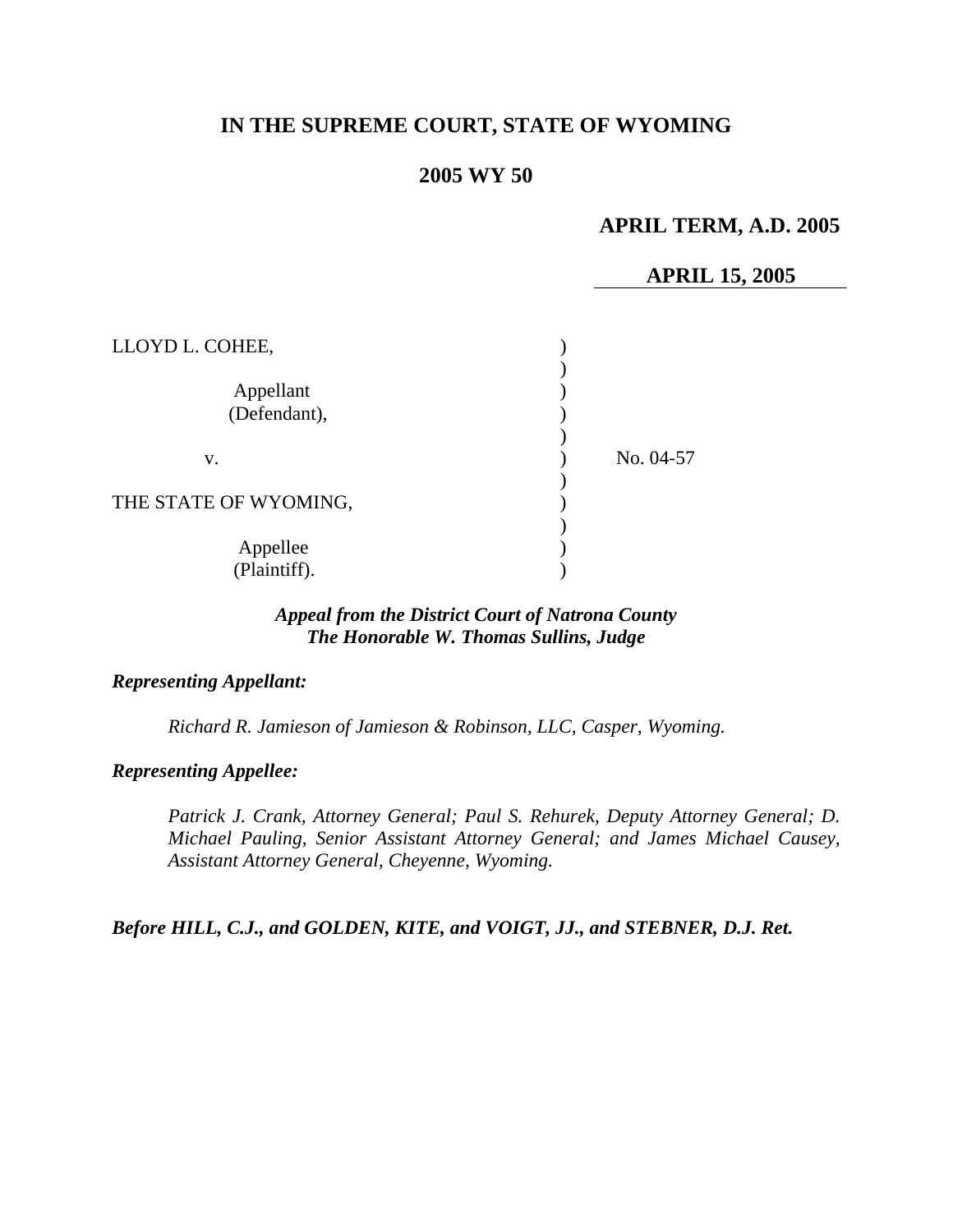#### **VOIGT, Justice.**

[¶1] An eighty-three-year-old man was sentenced to the penitentiary for aggravated vehicular homicide and he appeals, alleging abuse of discretion in the district court's rejection of a plea agreement, in its refusal to consider probation, and in its sentencing him to prison. We affirm.

#### *ISSUES*

[¶2] The appellant raises the following issues:

1. Did the district court abuse its discretion by rejecting the parties' plea agreement?

2. Did the district court violate the appellant's right to due process of law by not allowing enough time to hear his motion to reconsider?

3. Did the district court abuse its discretion by refusing to consider probation?

4. Did the district court violate the appellant's rights under Article 1, § 15 of the Wyoming Constitution?

5. Did the district court abuse its discretion by sentencing the appellant to prison?

[¶3] The State adds the following issue for our consideration:

6. Did the appellant's guilty plea waive the issues that involve matters preceding entry of that plea?

#### *STANDARD OF REVIEW*

[¶4] We review sentencing decisions for an abuse of discretion.

> "Sentencing decisions are normally within the discretion of the trial court. *Hamill v. State,* 948 P.2d 1356, 1358 (Wyo.1997). 'A sentence will not be disturbed because of sentencing procedures unless the defendant can show an abuse of discretion, procedural conduct prejudicial to him, and circumstances which manifest inherent unfairness and injustice, or conduct which offends the public sense of fair play.' *Smith v. State,* 941 P.2d 749, 750 (Wyo.1997). 'An error warrants reversal only when it is prejudicial and it affects an appellant's substantial rights. The party who is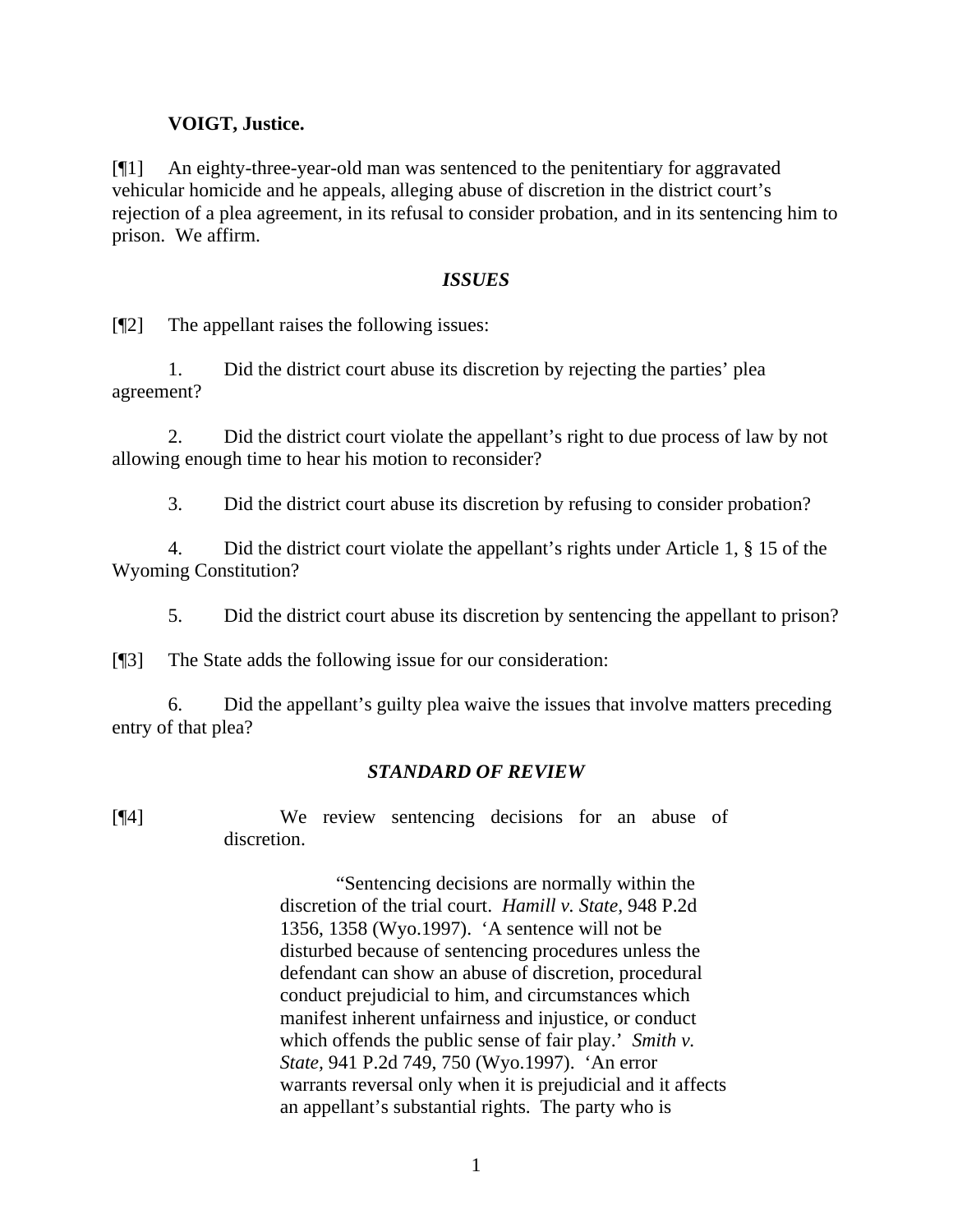appealing bears the burden to establish that an error was prejudicial.' *Candelaria v. State,* 895 P.2d 434, 439-40 (Wyo.1995) (citations omitted); *see also, Robinson v. Hamblin,* 914 P.2d 152, 155 (Wyo.1966)."

*Lee v. State,* 2001 WY 129, ¶ 10, 36 P.3d 1133, 1138 (Wyo.2001) (*quoting Trusky v. State,* 7 P.3d 5, 13 (Wyo.2000)). In imposing sentence, trial courts have broad discretion to consider a wide range of factors about the defendant and the crime. *Halbleib v. State,* 7 P.3d 45, 47 (Wyo.), *cert. denied* 531 U.S. 968, 121 S.Ct. 404, 148 L.Ed.2d 312 (2000) (*quoting Jones v. State,* 771 P.2d 368, 371 (Wyo.1989)); *Mehring* [*v. State*, 860 P.2d 1101,] 1115 [Wyo.1993)].

*Bitz v. State,* 2003 WY 140, ¶ 7, 78 P.3d 257, 259 (Wyo. 2003). "The abuse-of-discretion standard of review reaches the question of the reasonableness of the trial court's choice." *Martinez v. State,* 2002 WY 10, ¶ 7, 39 P.3d 394, 396 (Wyo. 2002). It is an abuse of discretion for a sentencing judge to premise a sentence upon a mistaken reading of the law. *Jones v. State,* 2003 WY 154, ¶ 11, 79 P.3d 1021, 1025 (Wyo. 2003) (*quoting DeLoge v. State*, 2002 WY 155, ¶ 9, 55 P.3d 1233, ¶ 9 (Wyo. 2002)). Furthermore, the record should "be reasonably clear with respect to the findings of the district court in its sentencing decision, in order that meaningful appellate review can be achieved." *Id.* at ¶ 12, 79 P.3d at 1025.

#### *FACTS*

[¶5] On December 12, 2002, while driving intoxicated, the appellant caused a motor vehicle accident that killed Kevin Johnson. The appellant was charged with aggravated vehicular homicide, in violation of Wyo. Stat. Ann. § 6-2-106(b) (LexisNexis 2003), which offense is a felony punishable by not more than twenty years imprisonment. At the time of the accident, the appellant was eighty-two years old.

[¶6] The appellant waived his right to a preliminary hearing and entered a plea of not guilty at his arraignment in district court. Subsequently, however, the appellant changed his plea to guilty pursuant to a plea agreement containing the following terms: (1) a guilty plea; (2) a joint sentencing recommendation of eight to ten years imprisonment; (3) suspension of that sentence under Wyo. Stat. Ann. § 7-13-107 (LexisNexis 2003); (4) the length of any county jail sentence to be argued by the parties; and (5) supervised probation for a period of seven years, with certain conditions: Intensive Supervision Probation, house arrest, electronic monitoring, travel restrictions, alcohol consumption restrictions, driving restrictions, and counseling.<sup>1</sup> The district court deferred acceptance of the plea agreement pending receipt of a presentence investigation report.

<span id="page-2-0"></span><sup>&</sup>lt;sup>1</sup> Wyo. Stat. Ann. § 7-13-107 is known as the "split sentencing" statute. It allows for convicted felons to be incarcerated in county jails, rather than in prison. Intensive Supervision Probation is a specialized statutory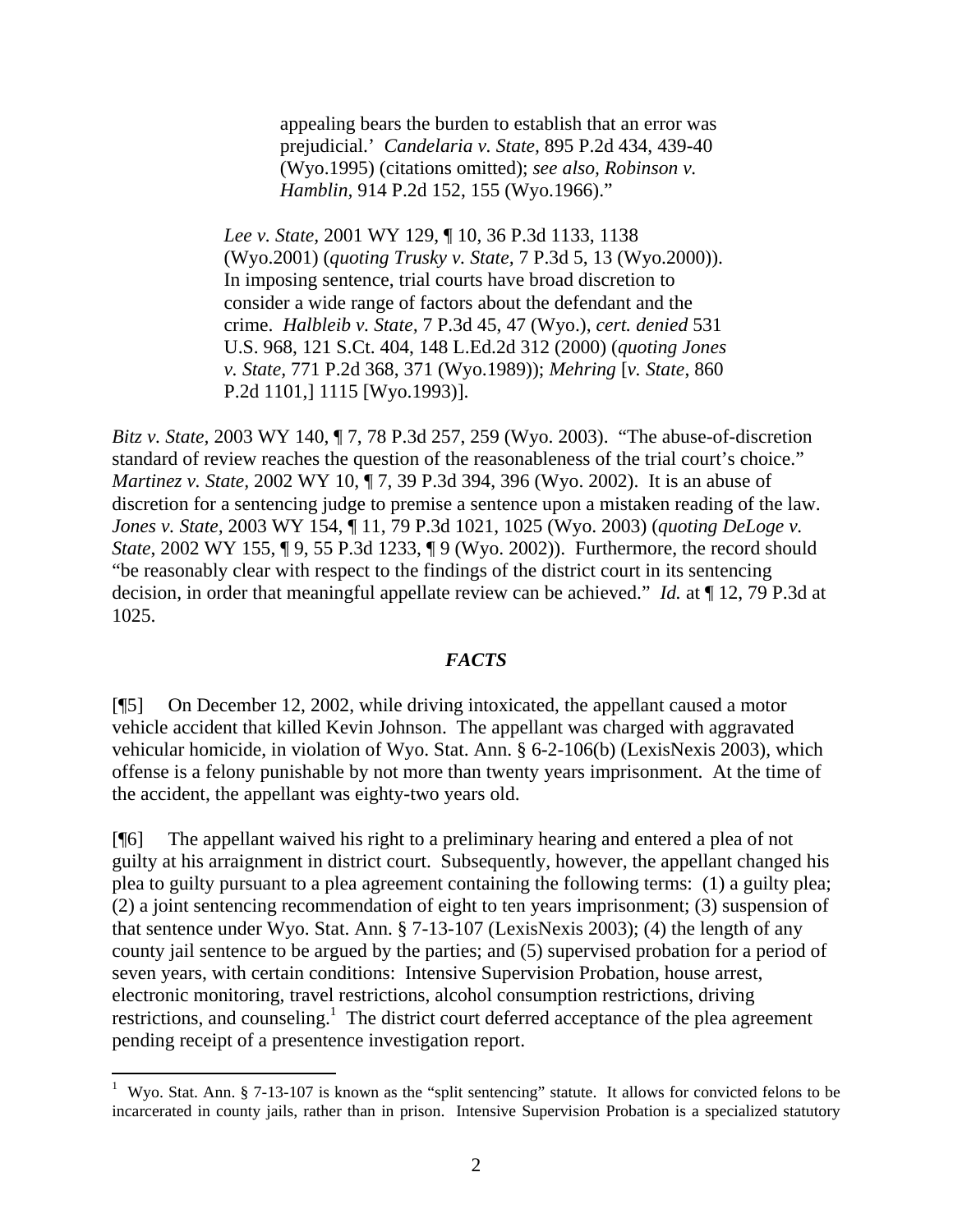[¶7] At the outset of the scheduled sentencing hearing, the district court indicated that it might reject the plea agreement because it was too lenient. The parties defended the agreement as being appropriate, given the appellant's age. Nevertheless, the district court rejected the plea agreement, for the following reasons: (1) the seriousness of aggravated vehicular homicide as an offense; (2) the aggravating factors of the specific incident, including eyesight problems, excessive alcohol consumption, driving on the wrong side of the road, other near accidents, and prior offenses; and (3) the wrong message would be sent by a lenient plea agreement. The appellant responded by withdrawing his guilty plea, and the matter was again scheduled for trial.

[¶8] Following the aborted sentencing hearing, the appellant filed a motion seeking reconsideration of the decision to reject the plea agreement. The appellant's attorney advised the court that "about a half a day" would be required to hear the motion. The judge responded as follows:

> THE COURT: Okay. I did just take a quick look at that. I don't see it in the file here today; I think it's probably being processed. But I had a couple of impressions.

One is I don't know that the question of the Court's accepting or not accepting a plea agreement is an evidentiary matter. My understanding under the rule is that the parties can propose a plea agreement and the Court, based upon the record, the plea, and the presentence investigation can either accept or reject the plea agreement. And I attempted to do that under the rules. And so that's a concern I have I don't know that it's an evidentiary matter subject to a burden of proof or a showing as to why a judge should or should not accept a proposed plea agreement in a particular case.

The second impression I have is that I'd be glad to take a look at any error you think that I may have made, especially procedurally or with respect to the exercise of my judicial discretion. So I'd be glad to give you a hearing and an opportunity to be heard, but I have that threshold concern.

And my thought would be maybe I'd be willing to hear argument. Like I say, if I have done something improperly, I'd sure be glad to reconsider where I landed. But in cases such as this, I think the majority of district judges in the State when taking a plea will not be bound by plea agreements and

program allowing for community release under close supervision. *See* Wyo. Stat. Ann. § 7-13-1101, *et seq.*  (LexisNexis 2003).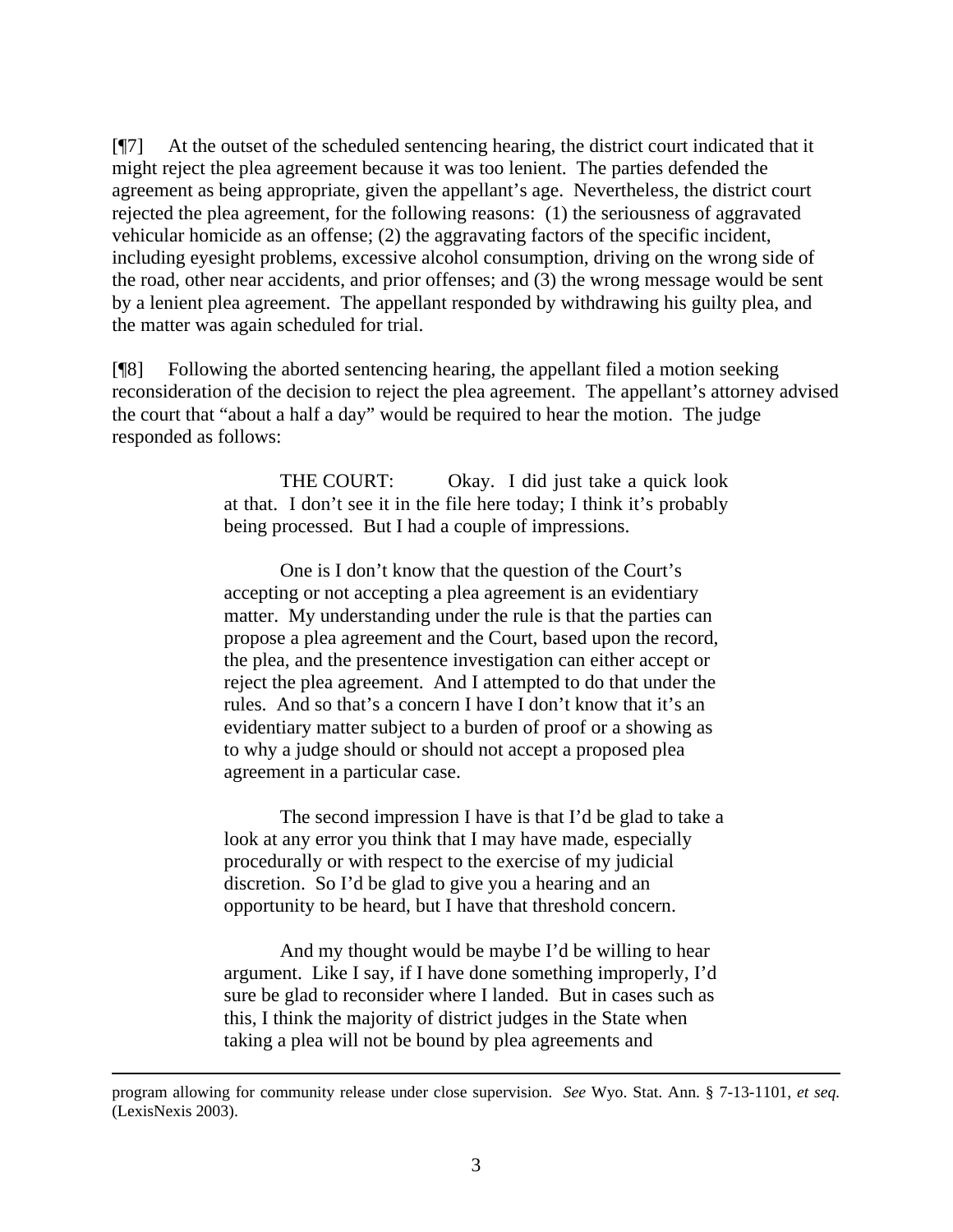especially in matters that may have sensitivities and difficulties such as this case.

And my very strong impression was that I did not like the limitations imposed upon me as to the sentencing options in this case, the limited suspended sentence that was proposed. There was question in my mind as to whether any restitution would be required. There was no fine. I mentioned at the hearing the Court cannot order Intensive Supervised Probation based upon feedback I received from Probation and Parole. Those limitations alone cause me some significant concern as to the plea agreement.

So with those things said, why don't you submit your request for a setting, and then I'll take a look at it. And I don't know if we can give you half a day. And like I say, I don't think it's an evidentiary matter, but I'd sure want to give you an opportunity to be heard on it; okay? Just submit a request for setting with what time you think is necessary.

[¶9] Following up on the judge's suggestion, the appellant filed a written request for a three-hour hearing. The district court's Notice of Setting, however, granted only a fifteenminute hearing. At the hearing, the appellant argued that, given the opportunity to present evidence in support of the plea agreement, he would have produced witnesses, including the probation and parole agent who prepared the presentence investigation report and the appellant's counselor, both of whom supported the agreement. The district court once again denied the appellant's request, on the ground that W.R.Cr.P. 11 leaves the matter of accepting or rejecting a plea agreement to the discretion of the trial court, and does not contemplate an evidentiary hearing. The district court then denied the motion for reconsideration.

[¶10] Less than two months after the motion for reconsideration was heard and denied, the appellant filed a request for another change-of-plea hearing. On February 4, 2004, he entered a "cold plea" of guilty to the charged offense.<sup>[2](#page-4-0)</sup> The district court accepted the plea and went directly to sentencing, at the request of the parties. Relying primarily on the presentence investigation report and the victim impact statements and letters already submitted, the State called only the victim's wife as a witness. The State then recommended a sentence of incarceration for a period of 24 to 120 months.

[¶11] The appellant called two witnesses: the probation and parole agent who prepared the presentence investigation report and the administrator of the assisted living facility where the appellant was residing. In argument, the appellant addressed concerns the district court had

<span id="page-4-0"></span><sup>&</sup>lt;sup>2</sup> A "cold plea" means there was no plea agreement, and the plea was not "conditional" because the appellant did not reserve the right to appeal adverse pretrial rulings. *See* W.R.Cr.P. 11(a)(2).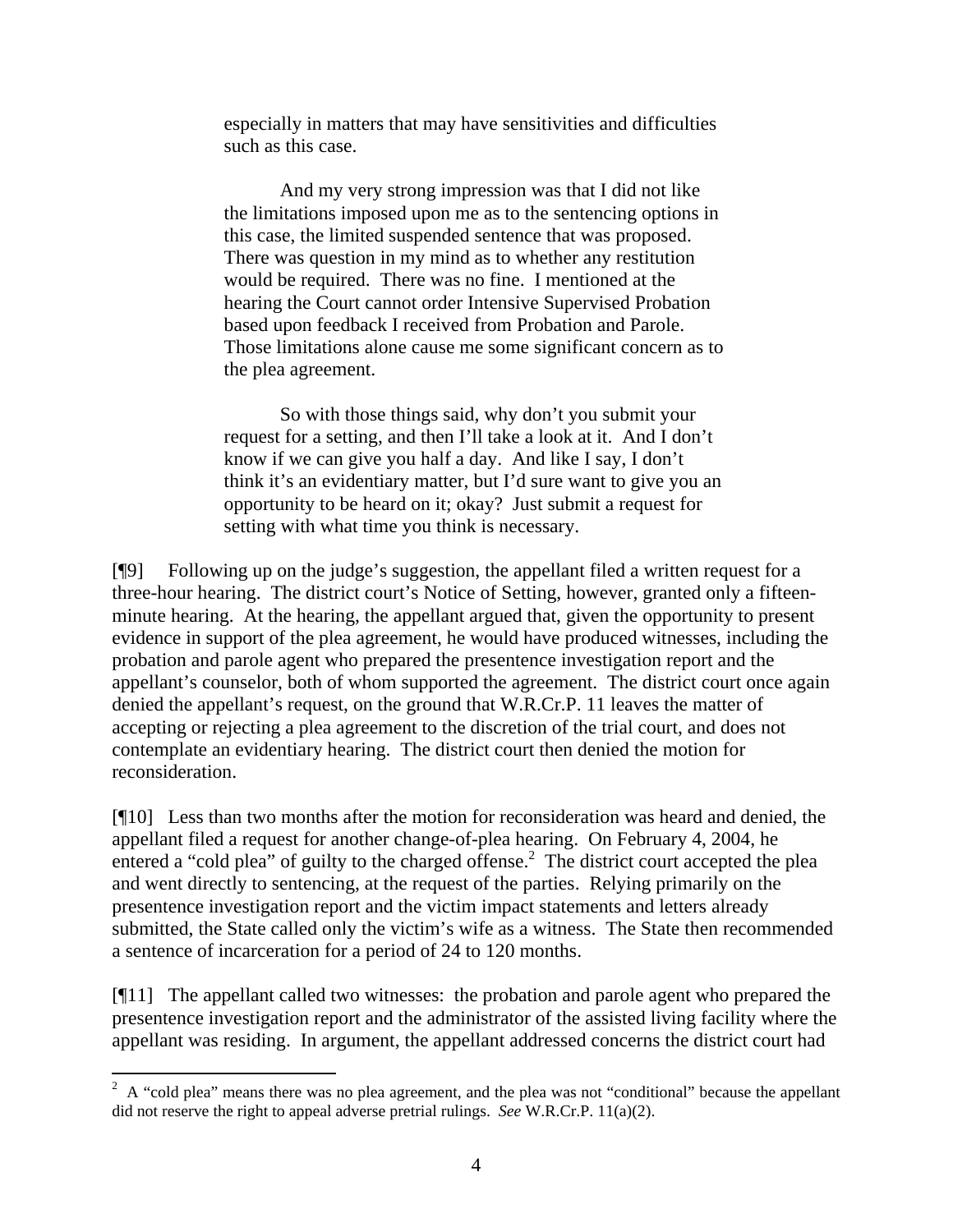made known in rejecting the plea agreement, including restitution, a fine, and the Intensive Supervision Program. The appellant then recommended suspension of a five to fifteen year sentence of incarceration, with ten years of supervised probation.

[¶12] The district court sentenced the appellant to the custody of the Wyoming Department of Corrections for incarceration for a period of not less than thirty-six months and not more than seventy-two months. In doing so, the district court considered the totality of the circumstances, the specific "sentencing criteria" of deterrence and rehabilitation, the message leniency would send to the community, sentencing in comparable cases, and the aggravating factors the district court had mentioned in rejecting the plea agreement (excessive alcohol consumption, driving on the wrong side of the road, other near accidents, and a prior conviction for driving under the influence). The district court rejected probation with the following comments:

> And the big factor and the one I mentioned when I rejected the plea agreement in this case is that basically a suspended sentence and a term of probation would send the wrong message to others that may want to drink and drive.

> > . . .

. . . But I don't think the message can be sent to the public that there can be an aggravated homicide by vehicle with a .15 blood alcohol, going on the wrong side of the road, and not have a sentence of imprisonment imposed.

#### *DISCUSSION*

#### *Waiver of Issues by Guilty Plea*

[¶13] The State contends that, by entering a "cold plea" of guilty at the second change-ofplea hearing, the appellant waived his right to appeal matters that arose prior to entry of that plea. The law in that regard is as follows:

> A guilty plea prohibits appellate review of all but a few defenses. *Ochoa v. State,* 848 P.2d 1359, 1361-62 (Wyo.1993); *Sword v. State,* 746 P.2d 423, 425 (Wyo.1987).

> > "When a criminal defendant has solemnly admitted in open court that he is in fact guilty of the offense with which he is charged, he may not thereafter raise independent claims relating to the deprivation of constitutional rights that occurred prior to the entry of the guilty plea."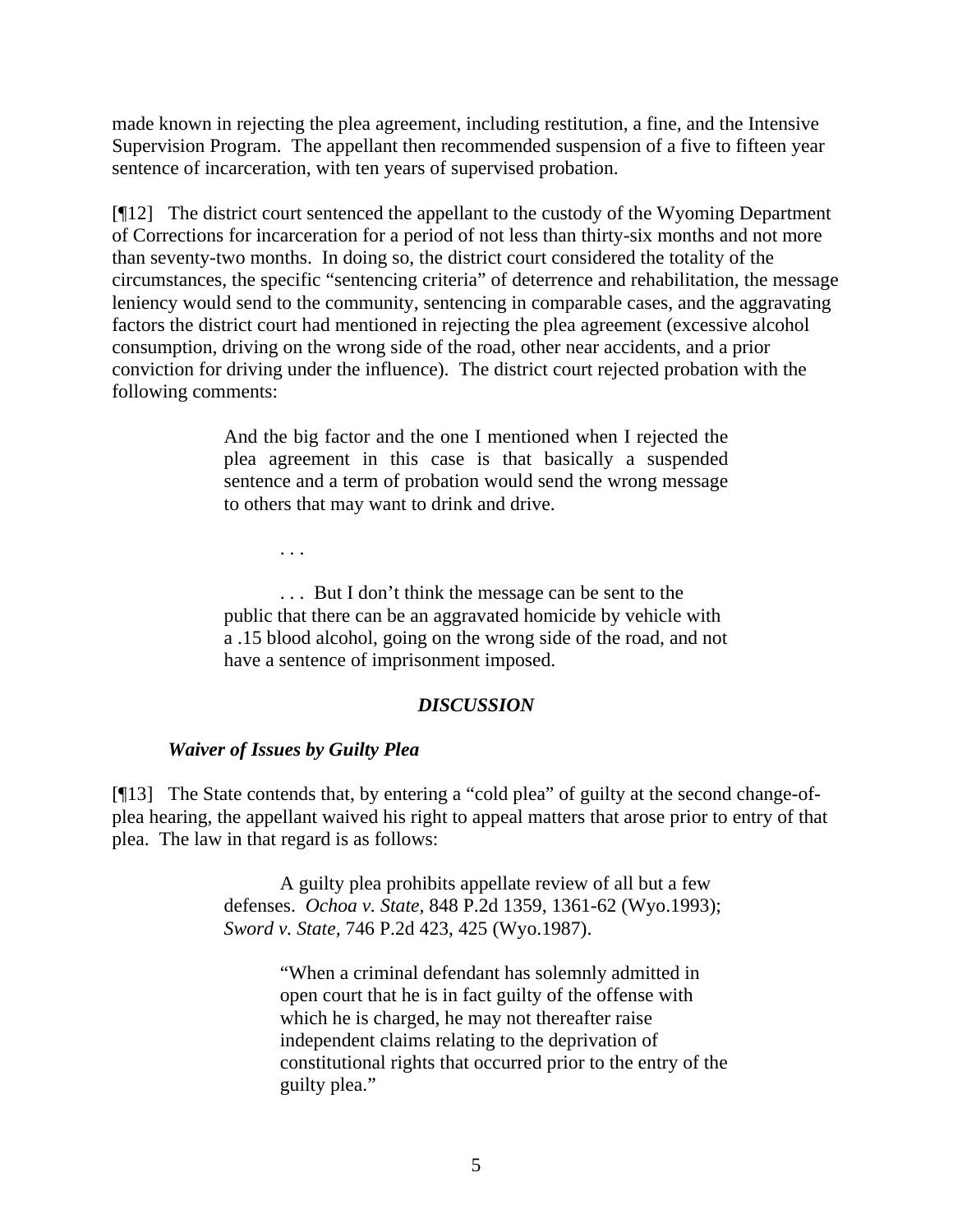*Davila v. State,* 831 P.2d 204, 206 (Wyo.1992) (*quoting Zanetti v. State,* 783 P.2d 134, 138 (Wyo.1989) and *Tollett v. Henderson,* 411 U.S. 258, 267, 93 S.Ct. 1602, 1608, 36 L.Ed.2d 235 (1973)).

A guilty plea waives non-jurisdictional defenses. *Ochoa*, 848 P.2d at 1361; *Davila,* 831 P.2d at 205; *Sword,* 746 P.2d at 425. In *Davila*, 831 P.2d at 205-06, we set forth the difference between jurisdictional and non-jurisdictional defenses. Jurisdictional defenses involve the state's power to bring the defendant into court; non-jurisdictional defenses are those "'objections and defenses which would not prevent a trial.'" *Id.*  (*quoting Sword,* 746 P.2d at 426). Constitutional challenges to pretrial proceedings, including speedy trial violations, are nonjurisdictional defenses. *Ochoa,* 848 P.2d at 1362; *Davila,* 831 P.2d at 206; *Sword,* 746 P.2d at 425. *See also United States v. Yunis,* 723 F.2d 795, 796 (11th Cir.1984) and *Smith v. United States,* 677 F.2d 39, 40 (8th Cir.1982).

*Smith v. State,* 871 P.2d 186, 188 (Wyo. 1994). *See also Kitzke v. State,* 2002 WY 147, ¶ 8, 55 P.3d 696, 699 (Wyo. 2002).

[¶14] We agree with the State that entry of the appellant's second guilty plea acted as a waiver of his right to appeal the district court's rejection of the earlier plea agreement, and of his right to appeal the limitation of the reconsideration hearing to fifteen minutes. Preliminarily, we note that the appellant has made no suggestion that the second plea was anything but voluntary, and the record substantiates that conclusion. Further, the appellant has not contended that the district court's discretionary decisions concerning the plea agreement were jurisdictional in nature. Indeed, the appellant did not even respond to the State's waiver argument.

#### *Refusal to Consider Probation*

[¶15] The district court's decision whether or not to grant probation in any given case is discretionary, and our review, therefore, is for the abuse of that discretion. *Trujillo v. State,*  2002 WY 56, ¶ 6, 44 P.3d 943, 945 (Wyo. 2002) (*quoting Mower v. State*, 750 P.2d 679, 680 (Wyo. 1988)). While the district court is not obligated to grant probation, it must consider an application for probation and, if such is not granted, include a statement in the written sentence expressly acknowledging that it considered the application. *Martinez,* 2002 WY 10, ¶ 10, 39 P.3d at 396; W.R.Cr.P. 32(c)(2)(D).

> In making a determination as to whether probation is appropriate, the sentencing judge has discretion to frame and consider, in a reasonable manner, the relevant inquiries with respect to the recognized purposes for imposing sentence.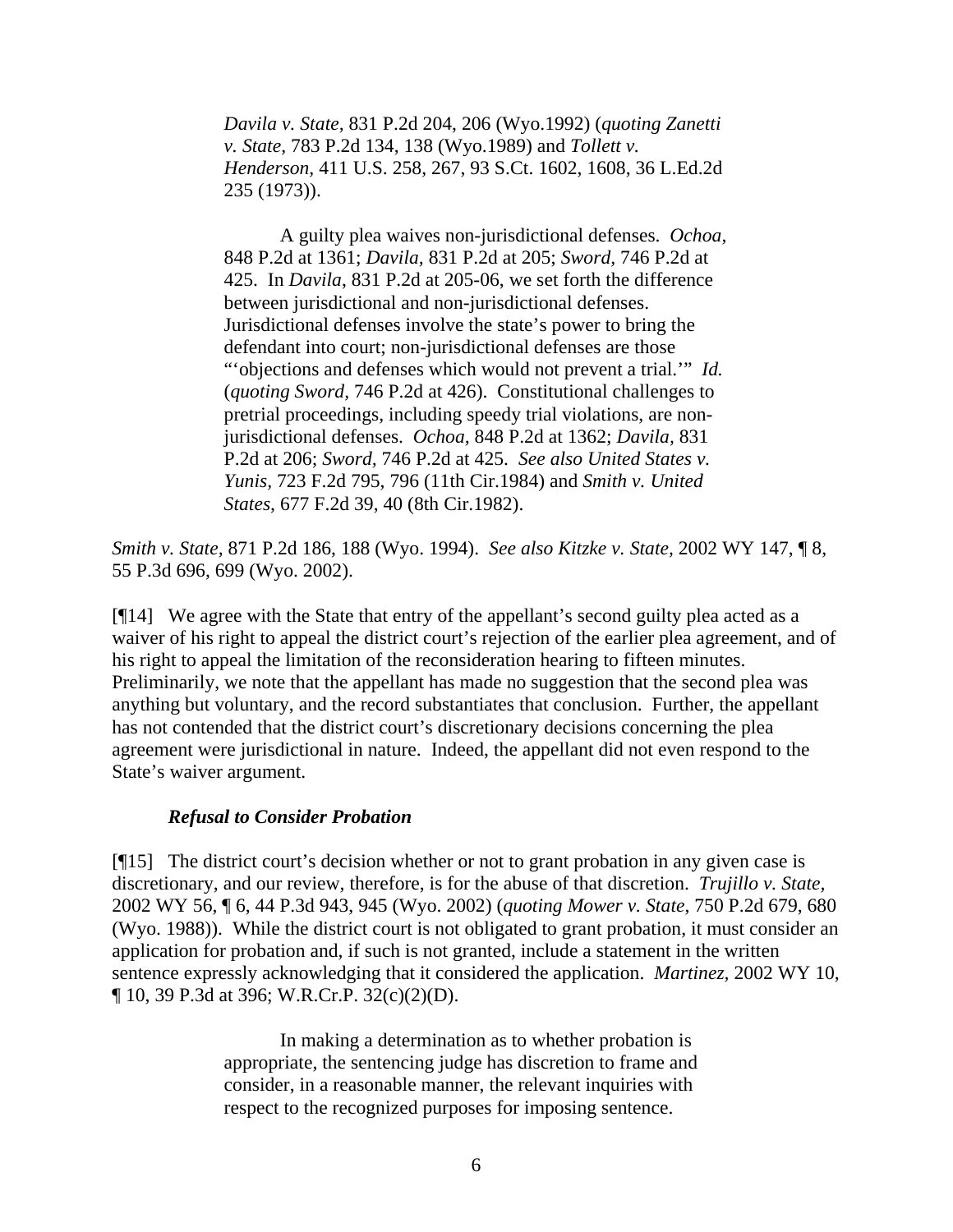*Robinson v. State,* 678 P.2d 374 (Wyo.1984). The societal need for retribution is a relevant consideration in the imposition of punishment. *Kavanaugh* [*v. State*], 769 P.2d [908], 915 [(Wyo. 1989)]. Another appropriate consideration is whether the imposition of a penitentiary sentence would serve to deter others from committing similar crimes. *Volz v. State,* 707 P.2d 179 (Wyo.1985). It is appropriate to impose a sentence of imprisonment if probation would unduly depreciate the seriousness of the charged offense. *Volz,* 707 P.2d at 183.

*Whitfield v. State,* 781 P.2d 913, 916 (Wyo. 1989).

[¶16] The appellant contends that the district court's refusal even to consider probation was evidenced by statements it made in rejecting the plea agreement, and by the following statement it made during the second sentencing hearing: "But I don't think the message can be sent to the public that there can be an aggravated homicide by vehicle with a .15 blood alcohol, going on the wrong side of the road, and not have a sentence of imprisonment imposed."

[¶17] We will affirm the district court on this issue because we believe the appellant has mistaken that court's refusal to *grant* probation for a refusal to *consider* it. The district court's rationale for rejecting the plea agreement—the central focus of which was probation—was very similar to its later rationale for incarcerating the appellant. In both instances, the district court stated that, under the totality of the circumstances (high blood alcohol content, driving on the wrong side of the road, other near accidents, and a prior D.W.U.I.), probation would send the wrong message to the public.

[¶18] Even taken out of context, the above-quoted statement of the district court does not say, "I would never grant probation in an aggravated vehicular homicide case." In context, the statement is simply one of many giving the court's reasoning for not granting probation in this case. In fact, the transcripts from the two hearings reveal the district court's struggle in deciding between "leniency"—meaning probation—and the "right" message. The facts of this case resemble those in which we previously have found a sufficient consideration of probation:

> This court has stated that no particular amount of consideration of probation is required as long as the record reveals the district court did consider it. *Beaulieu v. State,* 608 P.2d 275, 275 (Wyo.1980); *see also Volz v. State,* 707 P.2d 179, 182-83 (Wyo.1985). We applied this rationale in *Beaulieu* and held that, because a probation plan appeared in the presentence report and the defendant requested probation at the sentencing hearing, sufficient evidence existed in the record to support the conclusion that the district court considered probation. 608 P.2d at 275. Similarly, in *Burk* [*v. State,* 848 P.2d 225 (Wyo.1993)],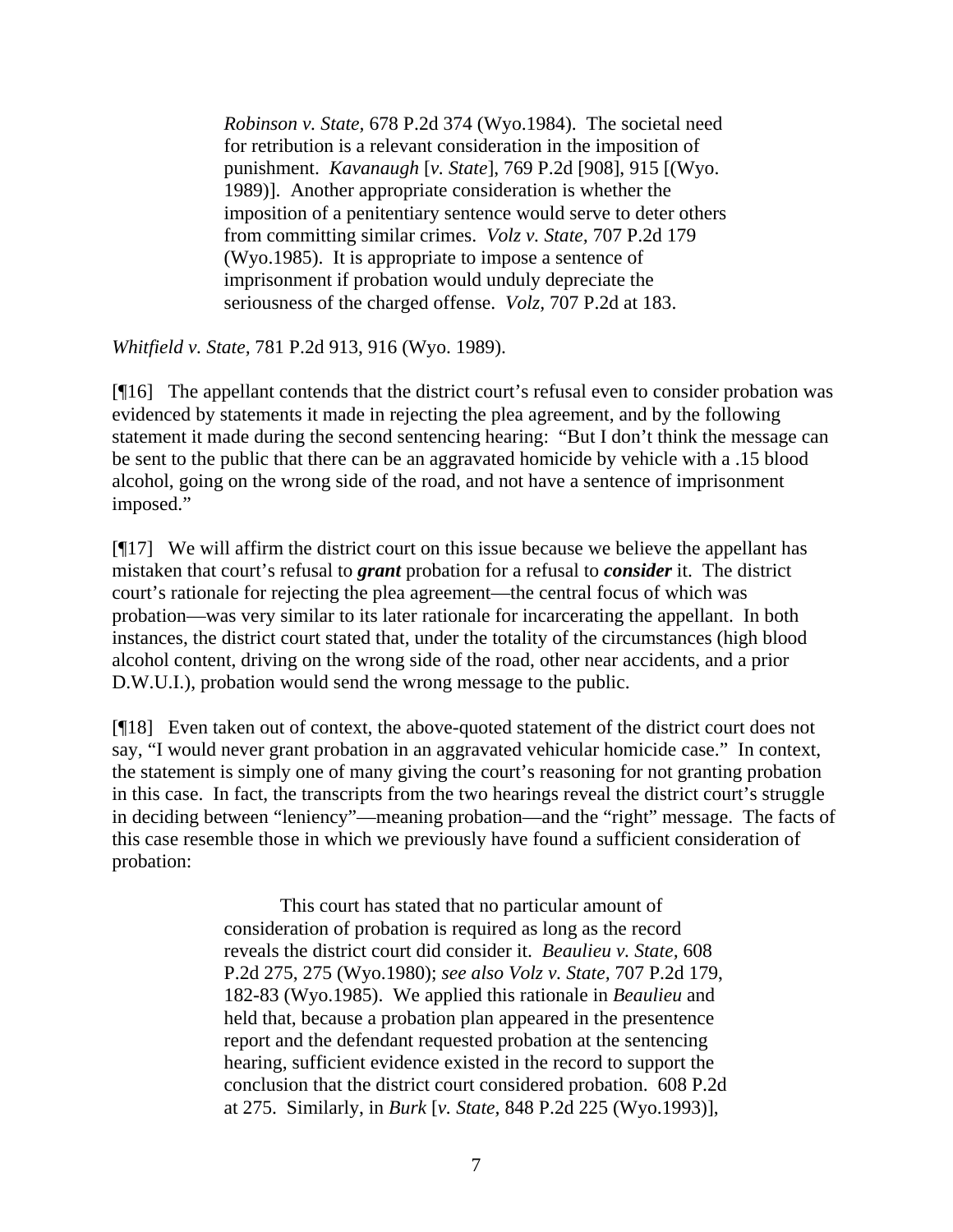we found sufficient proof that the district court had considered probation when it imposed sentences in two cases against the defendant. 848 P.2d at 236. In the first case, the defense counsel argued for leniency and mentioned that other persons involved in the defendant's case had received probation. *Id.* In the second case, the defense counsel asked for leniency, the defendant's parents requested that the court grant probation, and the presentence investigation report addressed the issue of probation. *Id.* 

*Martinez*, 2002 WY 10, 11, 39 P.3d at 396. Similarly, the record in the instant case clearly shows that the specific issue being addressed by the parties and the district court was whether or not to grant probation to the appellant.<sup>[3](#page-8-0)</sup> The appellant's accusation that the statement in the Judgment and Sentence that probation had been considered was "no more than lip service" has no basis in fact. Furthermore, we previously have "recognized that other facts may be even more persuasive than a mere recitation that probation was considered." *Volz v. State,* 707 P.2d 179, 182 (Wyo. 1985).

### *Article 1, § 15 of the Wyoming Constitution*

[¶19] Article 1, § 15 of the Wyoming Constitution provides as follows: "The penal code shall be framed on the humane principles of reformation and prevention." The appellant contends that his sentence offends this constitutional provision because, although setting a sentence to set an example as a preventative measure may be appropriate, it is not appropriate in this case because, due to his age and medical condition, he will be unable to be incarcerated for an extended period of time. In other words, the deterrent effect of incarceration would be lost because the Department of Corrections would necessarily remove the appellant from the penitentiary and house him in some less restrictive facility. Further, the appellant opines that an equivalent deterrent effect would be produced by incarceration in the county jail under a split sentence.

[¶20] We will affirm the district court on this issue because the appellant's contentions fall far short of identifying an unconstitutional sentence.

> [Article 1, § 15 of the Wyoming Constitution] is not so narrowly drawn that we would be justified in concluding that the only factors which the court may consider in the imposition of sentence are prevention and rehabilitation. The provision speaks to the penal code, not to sentencing, and we are unable to

<span id="page-8-0"></span><sup>3</sup> Although the appellant's position is that the district court refused even to consider probation, he has presented his arguments in the context of an abuse of discretion. Technically, there is no discretion in deciding whether or not to *consider* probation in a case such as this; the exercise of discretion occurs in deciding whether or not to *grant* probation. Failure or refusal even to consider probation would be an error of law. Because we have determined that the district court did, in fact, consider probation, we need not address the fact of a failure or refusal to do so under either standard.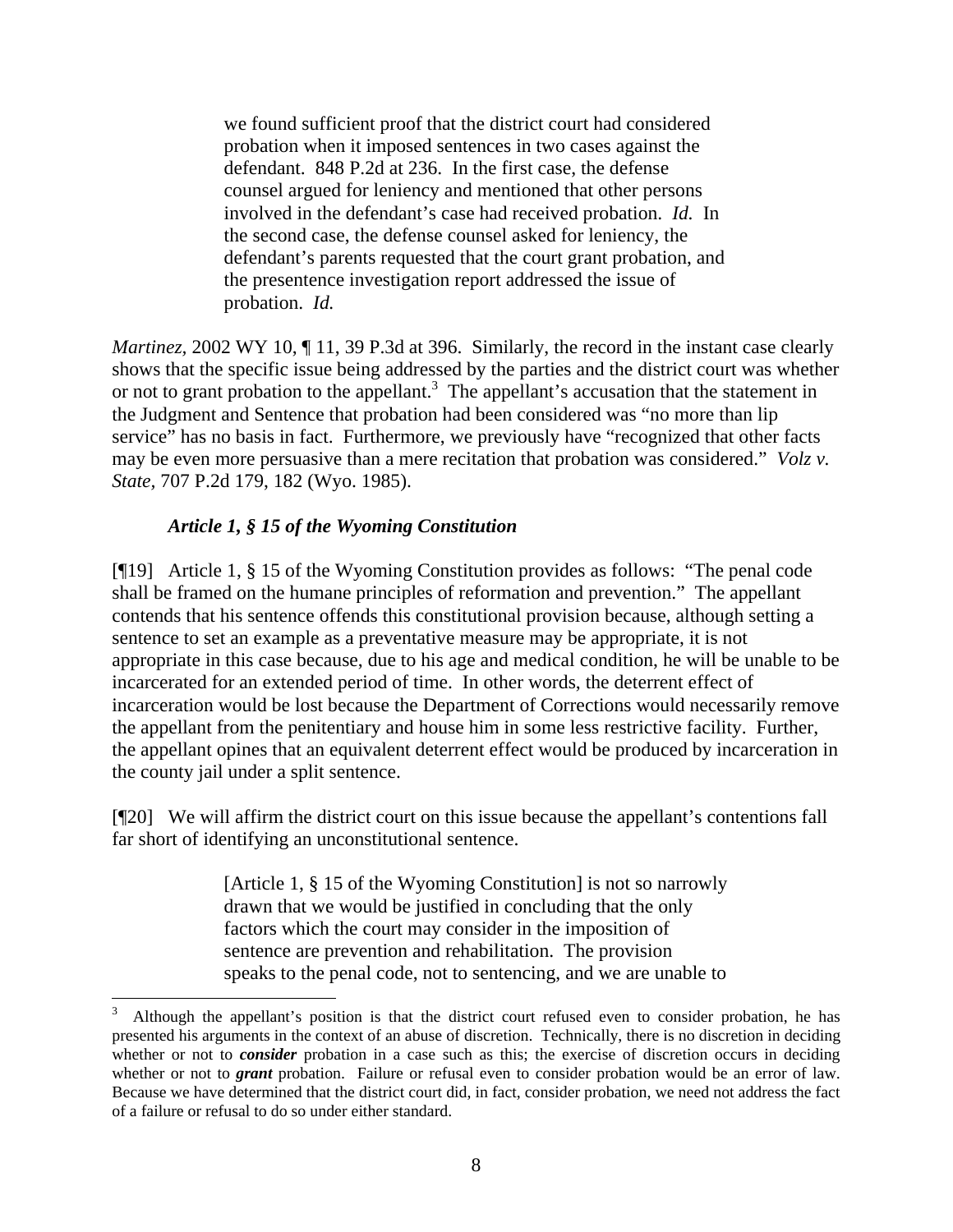detect any intent on the part of the Constitutional Convention to so limit the discretion of sentencing judges in criminal cases.

*Jahnke v. State,* 692 P.2d 911, 930 (Wyo. 1984). Rather, sentencing discretion is exercised within the following framework:

> It is generally recognized that sentence imposition involves consideration of two broad categories: (1) the crime and its circumstances, and (2) the character of the criminal.

And the purpose of the sentence enters into the application of both of the two broad categories considered in imposing a sentence. Although sometimes denominated otherwise, it is generally recognized that a sentence is imposed for *one or more* of four purposes: (1) rehabilitation, (2) punishment (specific deterrence and retribution), (3) example to others (general deterrence), and (4) removal from society (incapacitation or protection of the public).

*Wright v. State,* 670 P.2d 1090, 1092-93 (Wyo. 1983) (footnote omitted).

[¶21] Analyzed within this legal context, the appellant's contentions fail for several reasons. To begin with, the appellant's assertion that the district court's general deterrence purpose will be thwarted by a truncated sentence is speculative. Furthermore, the legitimacy of a criminal sentence's purpose is tested when that sentence is imposed; it does not depend upon its success. A sentence imposed for the purpose of general deterrence does not become unconstitutional in the event that it fails to serve that purpose.

[¶22] The record also reveals that the district court imposed a prison sentence because of the retribution aspect of punishment, and so as not to depreciate the seriousness of aggravated homicide by vehicle, particularly under the circumstances of this case. It is safe to say that, were it not for the appellant's advanced age, the prison sentence would have been much longer. In looking at both "broad categories"—the crime and the criminal—the district court balanced all the factors by imposing a relatively short prison sentence. That is the epitome of the reasonable exercise of discretion, rather than its abuse.

# *Sentencing the Appellant to Prison*

. . .

[¶23] Although identified separately, this issue is treated in the appellant's brief as being merely the "flip side of the coin." That is, the appellant alleges that, by rejecting the plea agreement, by refusing to consider probation, and by violating Article 1, § 15 of the Wyoming Constitution, the district court abused its discretion in sentencing him to prison. That allegation requires no additional analysis because the very rationale and thought process